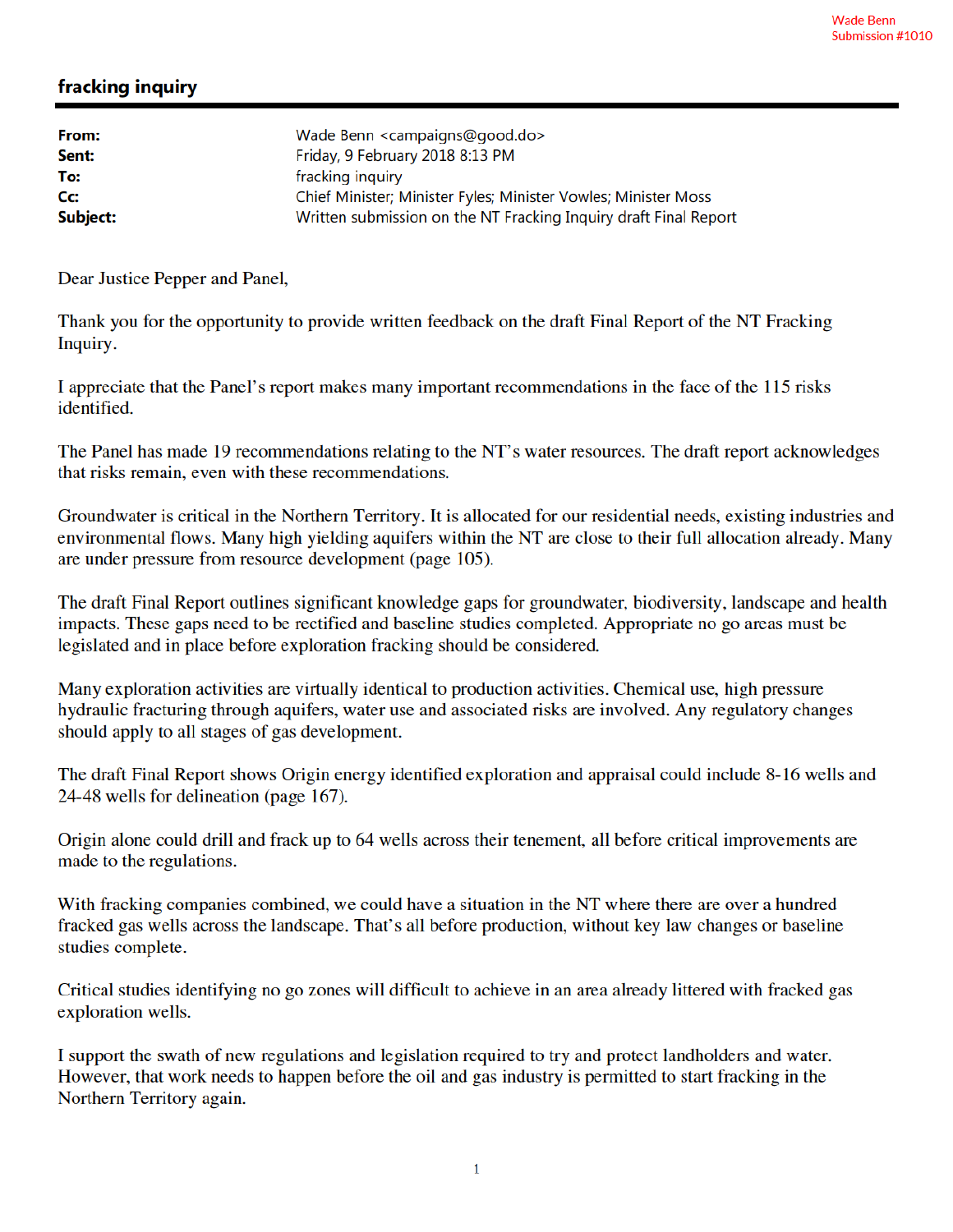The below critical recommendations must be improved and work completed BEFORE EXPLORATION fracking takes place.

Recommendation 5.1 (Enforceable code of practice for abandonment of onshore gas wells)

Recommendation 5.6 (Wastewater management framework)

Recommendation 7.1 (Water Act amended for shale extraction licence and payment for water)

Recommendation 7.4 (Strategic regional environmental and baseline assessment (SREBA), including a regional groundwater model, be developed and undertaken)

Recommendation 8.4 (Fire management plan and 10 year baseline assessment)

Recommendation 9.2 (Code of practice be developed and implemented for monitoring, detection and reporting of methane emissions)

Recommendation 10.1 (Human Health Risk Assessment prepared and approved)

Recommendation 12.11 (Social impact management plan) This recommendation should also be extended to allow for the legal right to say 'no' to fracking.

Recommendation 14.1 (Design and implement a full cost recovery system for fracking regulation)

Recommendation 14.16 (Legislation to regulate seismic surveys, drilling, hydraulic fracturing, and well abandonment)

Recommendation 14.18 (Fit and proper person test)

Recommendation 15.1 (Strategic regional environmental and baseline assessment (SREBA) undertaken and no go zones implemented)

In the NT there is a saying, "Once you frack you can't go back." Exploration fracking is no different. The studies, legal improvements and no-go zones suggested by the panel are critical. They must be actioned before any further fracking exploration.

Let's not wait until the production phase to put in place critical new regulations and laws. We must avoid delays to the protection of the Northern Territory's water, landscapes and people.

Thank you for considering my feedback on this critical matter for the future of the Northern Territory.

Kind regards, Wade Bennett.

Yours sincerely, Wade Benn Noosa Heads, Queensland, 4567, Australia

This email was sent by Wade Benn via Do Gooder, a website that allows people<br>to contact you regarding issues they consider important. In accordance with web protocol FC 3834 we have set the FROM field of this email to our generic no-reply address at campaigns@good.do, however Wade provided an email address ) which we included in the REPLY-TO field.